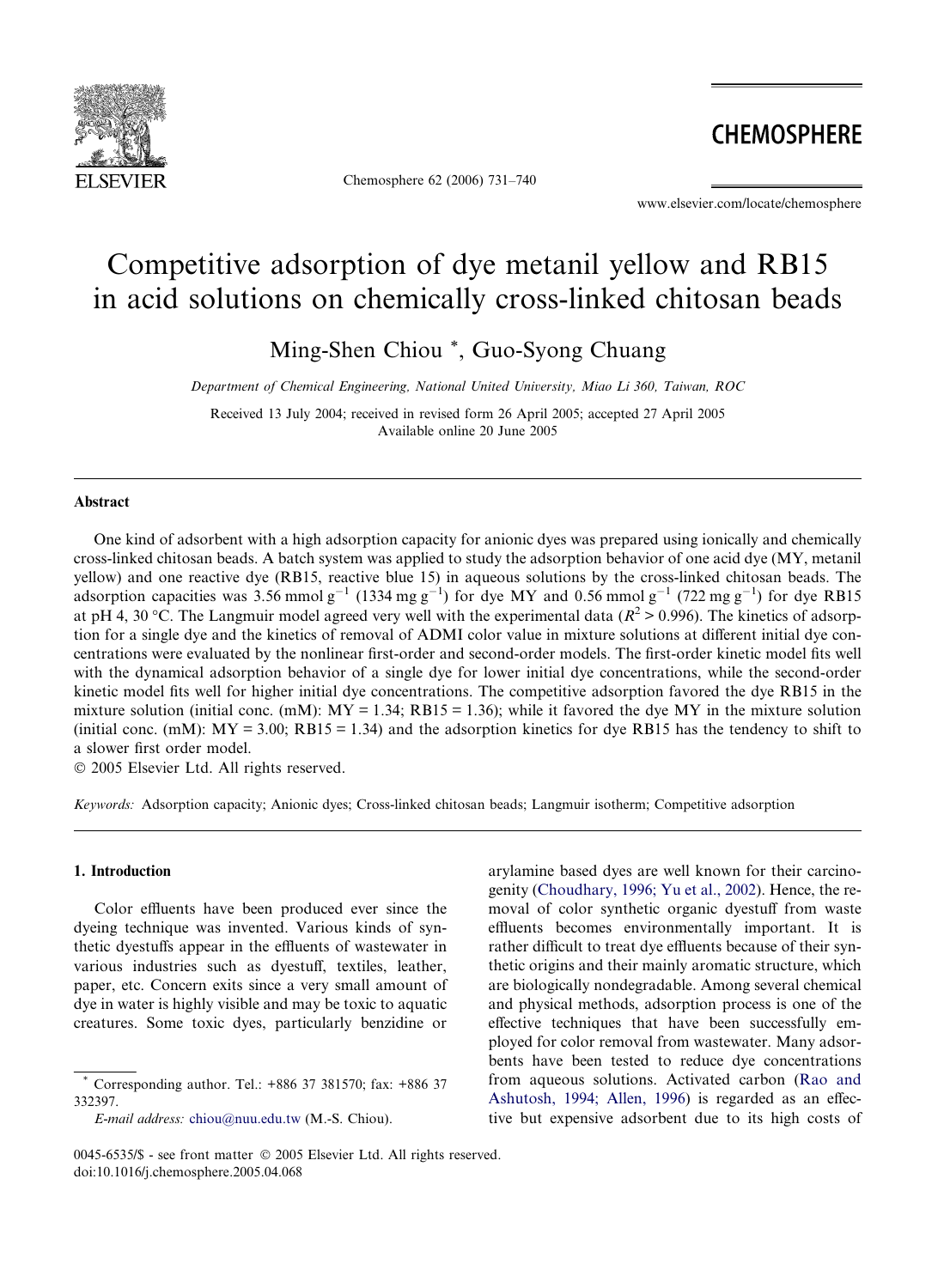<span id="page-1-0"></span>manufacturing and regeneration. Out of economic consideration, it is not used to treat a large quantity of effluents by a great scale of activated carbon. In addition to activated carbon, some adsorbents including peat [\(Ramakrishna and Viraraghavan, 1997\)](#page-9-0), chitin ([McKay](#page-8-0) [et al., 1983\)](#page-8-0), silica [\(McKay, 1984](#page-8-0)) and some agriculture wastes [\(Low and Lee, 1997; Sivaraj et al., 2001; Tsai](#page-8-0) [et al., 2001; Annadurai et al., 2002; Namasivayam and](#page-8-0) [Kavitha, 2002; Robinson et al., 2002](#page-8-0)) have also been reported. However, the adsorption capacities of the above adsorbents are not very high; some even less than  $50 \text{ mg g}^{-1}$ . In order to improve the efficiency of the adsorption processes, it is necessary to develop cheap and easily available adsorbents with high adsorption capacities.

Chitosan has been reported with the high potential for the adsorption of anionic dyes ([Wu et al., 2000](#page-9-0)). The literature showed that the adsorption capacities of reactive dyes in neutral medium on chitosan were approximately 1000–1100 mg  $g^{-1}$ . Chitosan is the deacetylated form of chitin, which is a linear polymer of acetylamino-D-glucose and the nature abundance is next to cellulose. According to our previous study ([Chiou](#page-8-0) [and Li, 2003](#page-8-0)), the high contents of amino functional groups in chitosan might form the electrostatic attraction between the chitosan and anionic dyes.

The aim of this research is to investigate the adsorption behavior of chitosan in an acid medium. This is because the amino groups of chitosan are much more easily to be protonated at a pH below 6 and can form electrostatic attraction to adsorb a quantity of dye anions ([Yoshida et al., 1993\)](#page-9-0). Unfortunately, chitosan in acid solutions is also easily dissolved due to its protonated primary amino groups. Hence the use of chitosan as an adsorbent in removing dyes could be severely restricted due to its dissolving tendency in the acid effluent.

Some cross-linking reagents [\(Zeng and Ruckenstein,](#page-9-0) [1996](#page-9-0)) have been used to stabilize chitosan in acid solutions. Cross-linked chitosan is not only insoluble in an acid solution but is also endowed with stronger mechanical properties. [Yoshida et al. \(1993\)](#page-9-0) used Denacol EX841 as a cross-linking reagent and obtained a high adsorption capacity  $(1200-1700 \text{ mg g}^{-1})$  of Orange II on the cross-linked chitosan fibers in acid solutions of pH 3.0 and 4.0. In our previous work ([Chiou and Li,](#page-8-0) [2003](#page-8-0)), chitosan was cross-linked by epichlorohydrin (ECH) and exhibited a high adsorption capacity  $(1802-1840 \text{ mg g}^{-1})$  of reactive dye (RR189) on the cross-linked chitosan beads in acid aqueous solutions at 30 °C, pH 3.0. It appears technically feasible to remove acid and reactive dyes from acid aqueous solutions by cross-linked chitosan.

In this research, we investigated the equilibrium and kinetics of adsorption of two anionic dyes in acid solutions. The Langmuir equation was used to fit the equilibrium isotherm. The effects of solution pH on adsorption capacity were also studied. The dynamical behaviors of the adsorption were measured on the effect of initial dye concentration. The adsorption rates were determined quantitatively and stimulated by the nonlinear first-order and second-order models. The dynamical behavior of the removal of ADMI (American Dye Manufacturer Institute) [\(Allen et al., 1973\)](#page-8-0) and of the dyes in mixture solutions was investigated. The competitive adsorption behavior of the two dyes in mixture solutions was also analyzed in the cases of lower and higher initial dye concentrations.

# 2. Materials and methods

# 2.1. Chemicals

Chitosan (*a*-type; extracted from snow crab shell, degree of deacetylation: 95.5%; average M/M: 200 kD) was supplied by OHKA Enterprises Co. and used as received. Reagents: ECH  $(\geq 98\%)$  and sodium tripolyphosphate (TPP) ( $\geq 98\%$ ) were purchased from Fluka. The anionic dyes studied were supplied by Sigma– Aldrich Co. and used with no pretreatment. The purity of the dyes MY and RB15 are approximately 70% and 35%, respectively. These purities were used to convert all data into the true values. The structures of anionic dye MY and RB15 are displayed in Fig. 1.

# 2.2. Preparation of chitosan beads

The preparation of cross-linked chitosan beads is described by following our previous research [\(Chiou and](#page-8-0) [Li, 2003\)](#page-8-0). Chitosan powder (10.0 g) was dissolved in 1.0 dm<sup>3</sup>, 1.5 wt.% of acetic acid solution and vigorously



Fig. 1. The structure of anionic dyes.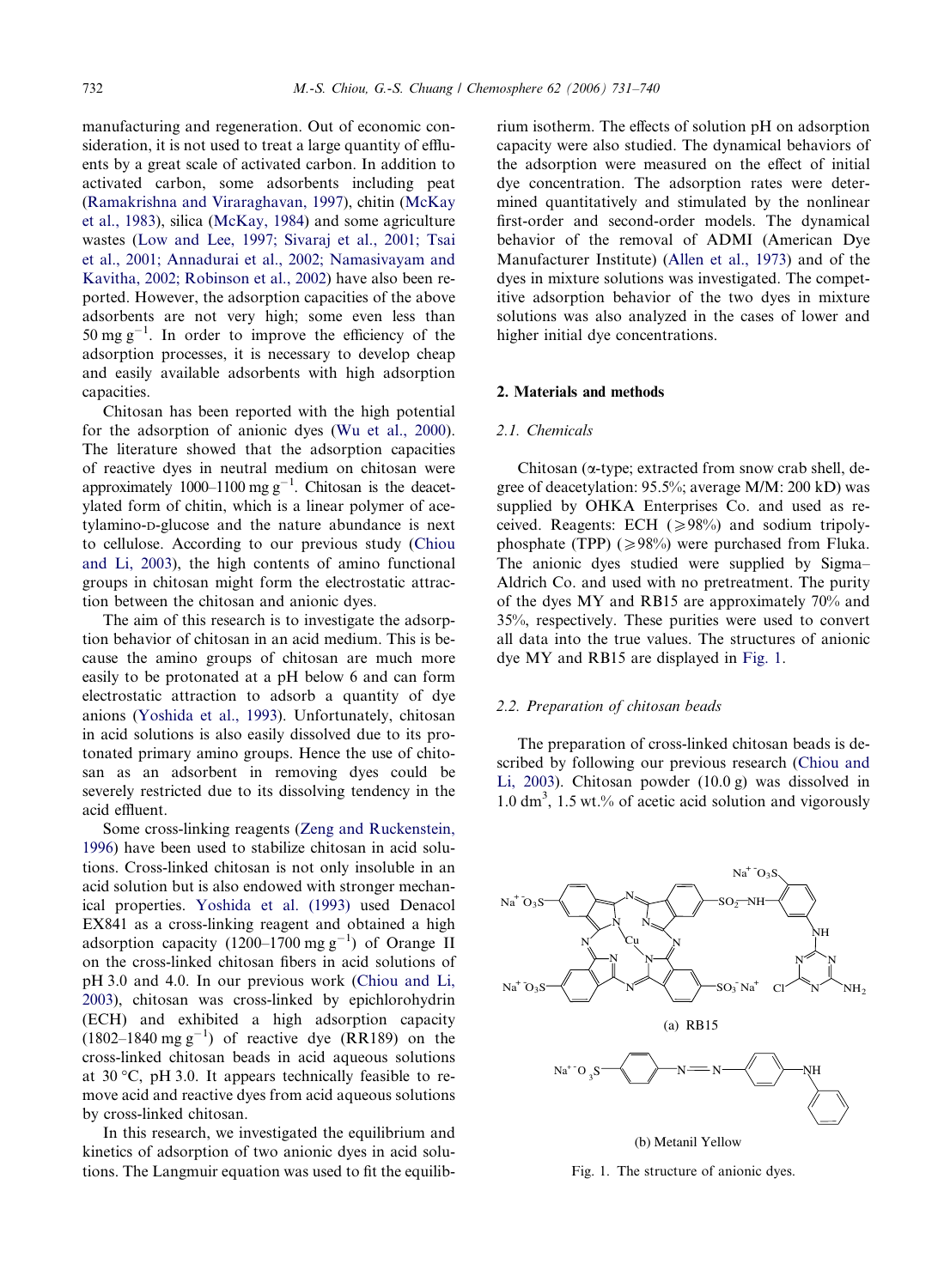stirred overnight, and then left still for 6 h. The chitosan solution  $(10 \text{ cm}^3)$  was dropped from the burette into a  $100 \text{ cm}^3$  aqueous solution of TPP (1 wt.%) and formed more rigid beads of diameters 2.3–2.5 mm. The ionic cross-linked chitosan beads were washed with deionized water, and stored them in distilled water. In order to stabilize chitosan in acid solution, the above ionically cross-linked chitosan beads,  $50 \text{ cm}^3$  of  $1 \text{ N}$ sodium hydroxide solution, and chemical cross-linking reagent ECH were mixed and shaken for 6 h at 50  $^{\circ}$ C with a water bath (Deng Yng corp., Taiwan). The molar ratio of cross-linking reagent/chitosan was 0.5 in this work.

# 2.3. Batch equilibrium studies

Anionic dye solutions were prepared by dissolving dye in deionized water to the required concentrations. A buffer solution  $(10 \text{ cm}^3, 0.1 \text{ M}$  acetic acid/acetate) was added into a 40 cm<sup>3</sup> dye solution to maintain a fixed pH value. In the experiments of equilibrium adsorption isotherm, the mixture of chitosan beads (containing 0.1 g dry basis of chitosan) and  $50 \text{ cm}^3$  dye solution (containing the buffer solution at pH 4) were shaken for 5 d using a water bath to control the temperature at  $30 \pm 1$  °C. The pH of solutions will slightly increase during the adsorption processes and concentrated HCl was added to maintain the pH at a constant value. In order to measure the residual concentrations at same pH, the solutions were adjusted to pH 6.0 and analyzed with an UV/visible spectrometer (JASCO V-530) at wavelength corresponding to the maximum absorbance ( $\lambda_{\text{max}}$ ). Since the  $\lambda_{\text{max}}$  of dye solution might shift to different wavelength particularly at different pH [\(Bousher](#page-8-0) [et al., 1997](#page-8-0)), the pH of diluted residual solutions was fixed at pH 6 before measuring the absorbance. In this work, the  $\lambda_{\text{max}}$  for MY and RB15 are 434 nm and 674 nm at pH 6.0, respectively.

# 2.4. Batch kinetic studies

In the experiments of batch kinetic adsorption, a mixture of the cross-linked chitosan beads (0.1 g dry basis of chitosan) and  $50 \text{ cm}^3$  of dye solution were shaken using a shaker with a water bath to control temperature. Similarly, concentrated HCl was used to maintain the dye solution at pH of 4. At regular intervals,  $0.1 \text{ cm}^3$ of dye solution was taken out to dilute to 10 cm<sup>3</sup>. Its concentration was also determined using UV/visible spectrometer after the pH was adjusted to 6.

The adsorption kinetics of a mixture of the two dyes onto the cross-linked chitosan beads at pH 4 was studied using the ADMI method [\(APHA, 1998\)](#page-8-0). This method is applicable to colored waters and wastewaters having color characteristic. In our experiment, a mixture of the cross-linked chitosan beads (0.1 g dry basis of chitosan) and 50 cm<sup>3</sup> dye-mixture solution were shaken in a shaker at 30 °C. Concentrated HCl was used to maintain the dye solution at pH of 4. At regular intervals,  $0.1 \text{ cm}^3$ of dye-mixture solution was taken out to dilute to a proper ADMI range (0–250 color unit (c.u.)). The ADMI color values were determined using a spectrophotometer (HACH DR/4000) with a narrow (10 nm or less) spectral band and an effective operating range of 400–700 nm after the pH of diluted residual solution was adjusted to 7.6.

## 3. Results and discussion

# 3.1. Effect of pH

Fig. 2 shows the effect of pH on equilibrium adsorption of the anionic dyes onto the cross-linked chitosan beads at 30  $\degree$ C. The pH significantly affected the adsorption capacities of the anionic dyes onto the cross-linked chitosan beads. In general, the uptakes were much higher in acidic solutions than those in neutral and alkaline conditions. The maximum values of the adsorption capacity ratio between acidic and alkaline conditions reached 9.3, and 5.0 for MY (pH 4/8) and RB15 (pH 3/8), respectively.

According to [Yoshida et al. \(1993\),](#page-9-0) at lower pH more protons will be available to protonate amino groups of chitosan molecules to form  $-NH_3^+$  groups, thereby increasing the electrostatic attractions between negatively charged dye anions and positively charged adsorption sites and causing an increase in dye adsorption. This explanation agrees with our data on pH effect. It can be seen that the pH of aqueous solution plays an important role in the adsorption of anionic dyes onto chitosan.



Fig. 2. The effect of pH on the adsorption capacity of dyes RB15 and MY onto cross-linked chitosan beads at 30 °C.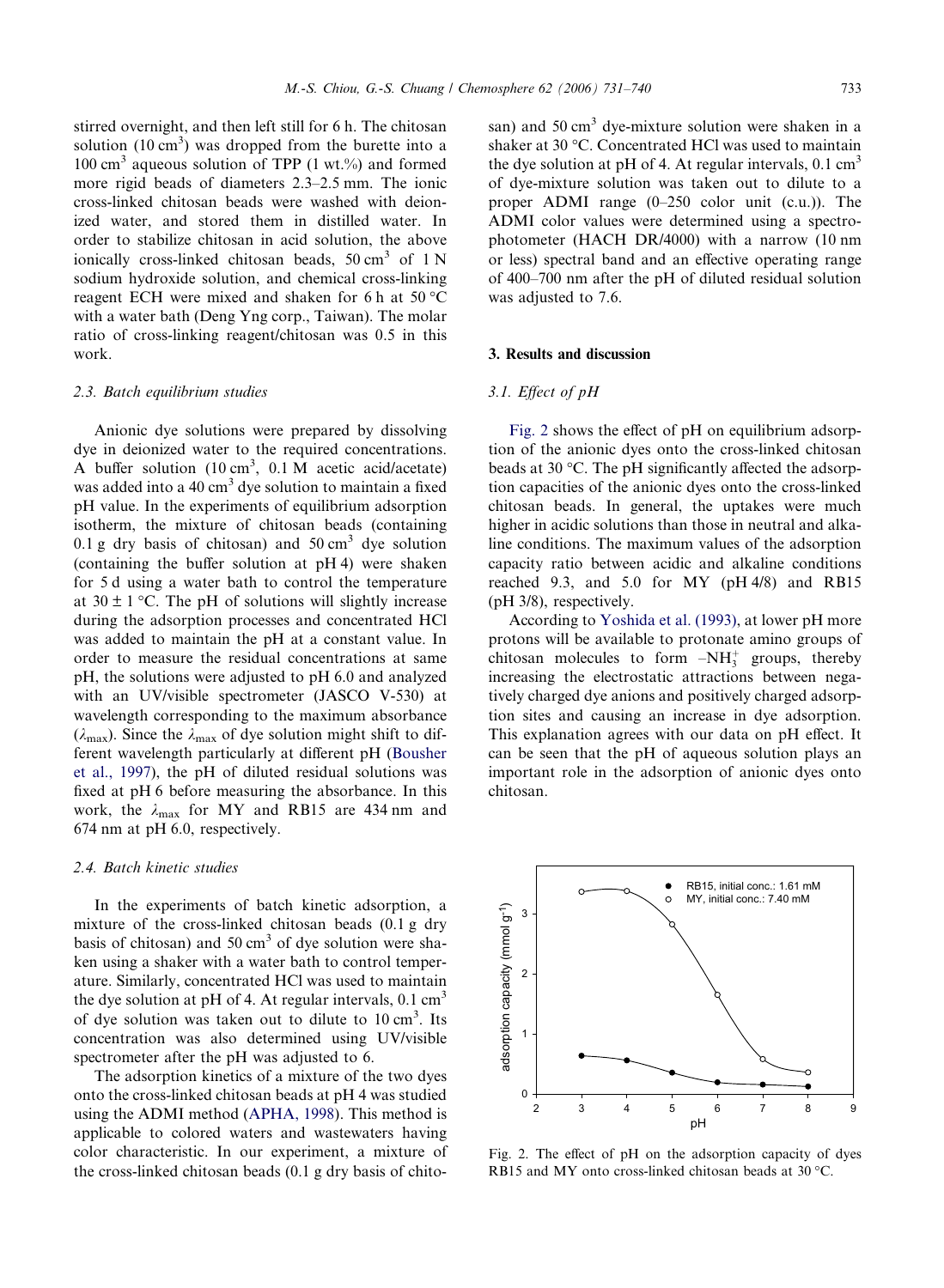# <span id="page-3-0"></span>3.2. Adsorption isotherms

Fig. 3 shows the adsorption isotherms of the two dyes at pH 4, 30  $\degree$ C using the cross-linked chitosan beads. The equilibrium adsorption density  $q_e$  increased with the increase in dye concentration. The shape of the isotherm of RB15 looks rectangular because at low equilibrium dye concentrations  $C_{e}$ , the equilibrium adsorption densities  $q_e$  of the cross-linked chitosan beads reach almost the same  $q_e$  as those at high equilibrium dye concentrations. It indicates that the crosslinked chitosan beads have high adsorption density even at low equilibrium dye concentrations. Comparing the two isotherms in Fig. 3, the  $q_e$  of MY is much greater than that of RB15 as  $C_e$  is greater than 0.05 mM. It is because that the molecular size of MY is much smaller than that of RB15 [\(Fig. 1](#page-1-0)), and more molecules of a smaller dye can be uptaken by per unit weight of the adsorbent.

Parameters of the Langmuir isotherms were computed in Table 1. The Langmuir isotherm fits quite well with the experimental data (correlation coefficient  $R^2$  > 0.996). Table 1 indicates that the computed maximum monolayer capacity  $Q$  on the cross-linked chitosan beads has a large value of 3.56 mmol  $g^{-1}$  (1334 mg  $g^{-1}$ ) for dye MY and 0.56 mmol  $g^{-1}$  (722 mg  $g^{-1}$ ) for dye RB15. By accounting the degree of deacetylation (95.5%) and the molecular weight of repeating unit of



Fig. 3. Equilibrium adsorption isotherm of dyes on crosslinked chitosan beads.

Table 1 Langmuir isotherm constants for anionic dye at pH 4, 30  $^{\circ}$ C

| Dye         | Langmuir equation  |                                                |       |
|-------------|--------------------|------------------------------------------------|-------|
|             | Q (mmol $g^{-1}$ ) | <i>b</i> (dm <sup>3</sup> mmol <sup>-1</sup> ) | $R^2$ |
| MY          | 3.56               | 21.35                                          | 0.996 |
| <b>RB15</b> | 0.56               | 895.12                                         | 1.000 |

the chitosan  $(161.16 \text{ g mol}^{-1})$ , the mole of the adsorption site  $-NH_3^+$  is 5.93 mmol  $g^{-1}$ . Without considering the portion of  $-NH_3^+$  used in cross-linking, the coverage of dyes MY and RB15 onto the cross-linked chitosan is roughly estimated to be 60% and 10%, respectively. The great difference in coverage is caused by the molecule size of RB15, which is much larger than that of MY. It is difficult for the large RB15 molecule to diffuse into some small pores in the chitosan, and one adsorbed molecule of RB15 blocks more adsorption sites  $-NH_3^+$  on the chitosan beads to uptake another dye molecules.

## 3.3. Effect of initial dye concentration

Figs. 4 and 5 show the effect of initial dye concentration on the adsorption kinetics of the cross-linked chitosan at 30 °C, pH 4 for RB15 and MY, respectively. An increase in initial dye concentration led to an increase in the adsorption capacity of dye on chitosan. According to Fig. 4a, the adsorption capacities of RB15 for 10 h with initial dye concentrations at 1.36, 1.12, 0.97 and 0.81 mM were 99%, 89%, 71% and 45% greater than that at 0.55 mM, respectively. [Fig. 5](#page-4-0)a shows that the adsorption capacity of MY for 6 h with initial dye concentrations at 5.63 and 3.78 mM were 100% and 36% greater



Fig. 4. The effect of initial dye concentration on the adsorption kinetics of RB15 on cross-linked chitosan beads at pH 4, 30 °C.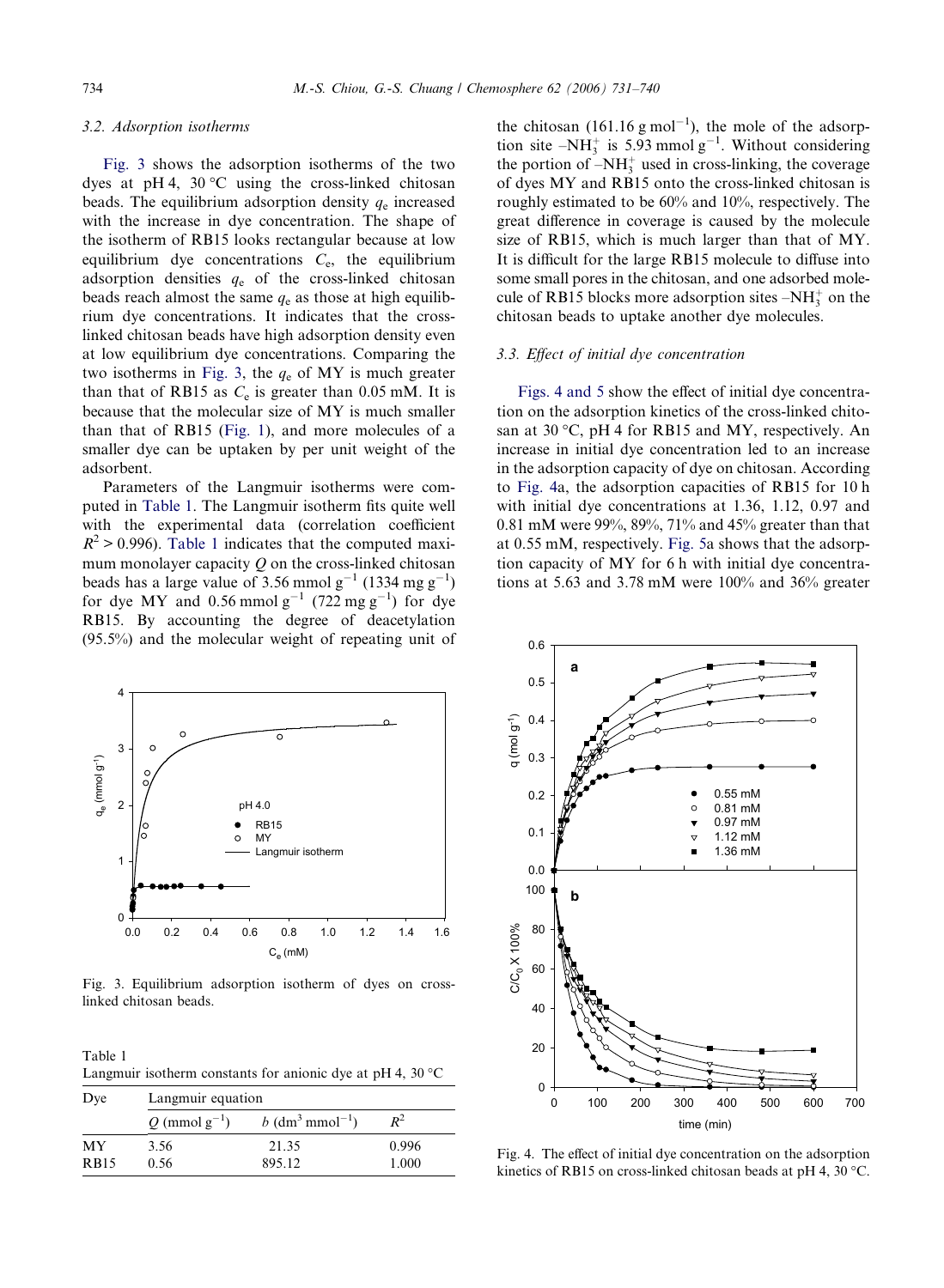<span id="page-4-0"></span>

Fig. 5. The effect of initial dye concentration on the adsorption kinetics of MY on cross-linked chitosan beads at pH 4, 30  $^{\circ}$ C.

than that at 2.80 mM, respectively. These indicate that the initial dye concentrations played an important role in the adsorption capacities of MY and RB15 on the cross-linked chitosan beads.

[Figs. 4b and 5b](#page-3-0) show the effect of initial dye concentration on the kinetics of the residual concentration ratio  $(C/C_0)$  in the solution at 30 °C, pH 4 for RB15 and MY, respectively. Both [Figs. 4b and 5b](#page-3-0) imply that the decreasing rate of the residual concentration ratio in-

Table 2

Comparison of the nonlinear first-order<sup>a</sup> and second-order<sup>b</sup> adsorption rate constants, calculated  $q<sub>e</sub>$  and experimental  $q<sub>t</sub>$  values for different initial dye concentrations at  $pH$  4, 30 °C

| Dye         | Initial dye  | $q_{\rm t}$     |                                | First-order kinetic model      |       | Second-order kinetic model                                 |                                |       |
|-------------|--------------|-----------------|--------------------------------|--------------------------------|-------|------------------------------------------------------------|--------------------------------|-------|
|             | conc. $(mM)$ | $\pmod{g^{-1}}$ | k <sub>1</sub><br>$(min^{-1})$ | $q_{e,cal}$<br>$\pmod{g^{-1}}$ | $R^2$ | k <sub>2</sub><br>$(g \text{ mmol}^{-1} \text{ min}^{-1})$ | $q_{e,cal}$<br>$\pmod{g^{-1}}$ | $R^2$ |
| <b>MY</b>   | 2.80         | 0.95            | 5.91E-02                       | 0.95                           | 0.997 | $1.02E - 01$                                               | 1.02                           | 0.929 |
| (6h)        | 3.78         | 1.30            | 4.31E-02                       | 1.29                           | 0.993 | 4.74E-02                                                   | 1.42                           | 0.953 |
|             | 5.63         | 1.91            | 2.46E-02                       | 1.83                           | 0.958 | 1.53E-02                                                   | 2.11                           | 0.993 |
| <b>RB15</b> | 0.55         | 0.28            | 2.19E-02                       | 0.28                           | 0.999 | 9.92E-02                                                   | 0.31                           | 0.969 |
| (10h)       | 0.81         | 0.40            | 1.57E-02                       | 0.39                           | 0.987 | 4.50E-02                                                   | 0.44                           | 0.997 |
|             | 0.97         | 0.47            | 1.27E-02                       | 0.45                           | 0.983 | 2.84E-02                                                   | 0.53                           | 0.999 |
|             | 1.12         | 0.52            | 1.17E-02                       | 0.50                           | 0.978 | 2.30E-02                                                   | 0.59                           | 0.998 |
|             | 1.36         | 0.55            | 1.29E-02                       | 0.54                           | 0.976 | 2.51E-02                                                   | 0.62                           | 0.995 |

<sup>a</sup> Nonlinear first-order model:  $q_t = q_e(1 - e^{-k_1 t})$ .<br>
<sup>b</sup> Nonlinear second-order model:  $q_t = \frac{q_e^2 k_2 t}{1 + q_e k_2 t}$ .

creases with decreasing initial dye concentrations. [Fig.](#page-3-0) [4](#page-3-0)b indicates that the residual concentration ratio of RB15 almost approaches zero after 10 h for initial concentration at 0.55 and 0.81 mM, while the adsorption reaches saturation for initial concentration at 1.36 mM due to its high residual concentration ( $C_e = 0.26$  mM). Fig. 5b indicates that the residual concentration ratio of MY remains a very low concentration after 6 h for the three initial concentrations under study.

In order to investigate the mechanism of adsorption, the first-order and second-order adsorption models were used to test dynamical experimental data by nonlinear regression. Table 2 lists the results of rate constant studies for different initial dye concentrations by the firstorder and second-order models. Considering both the equilibrium adsorption  $q_e$  and the correlation coefficient  $R^2$  in Table 2, for both dyes MY and RB15 the firstorder kinetic model fits better in lower initial dye concentrations; while the second-order kinetic model fits better in higher initial dye concentrations. This is because the adsorption driving force for higher initial dye concentrations is stronger than that for lower initial concentrations. Thus, the faster second-order model describes experimental data more adequately for higher initial concentrations.

# 3.4. Removal of ADMI in dye mixtures

The wastewater from industry usually contains more than one dye. To study the adsorption behavior of dye mixtures, the adsorption kinetics of mixtures of the two anionic dyes onto the cross-linked chitosan beads at pH 4,  $30^{\circ}$ C were studied by the removal of ADMI from aqueous solutions. ADMI removal percent (%) is the ratio between the removal ADMI value at any contact time and the ADMI value at initial concentration. Two different mixtures were studied. The lower initial concentration (solution A) consists of MY: 1.57 (mM)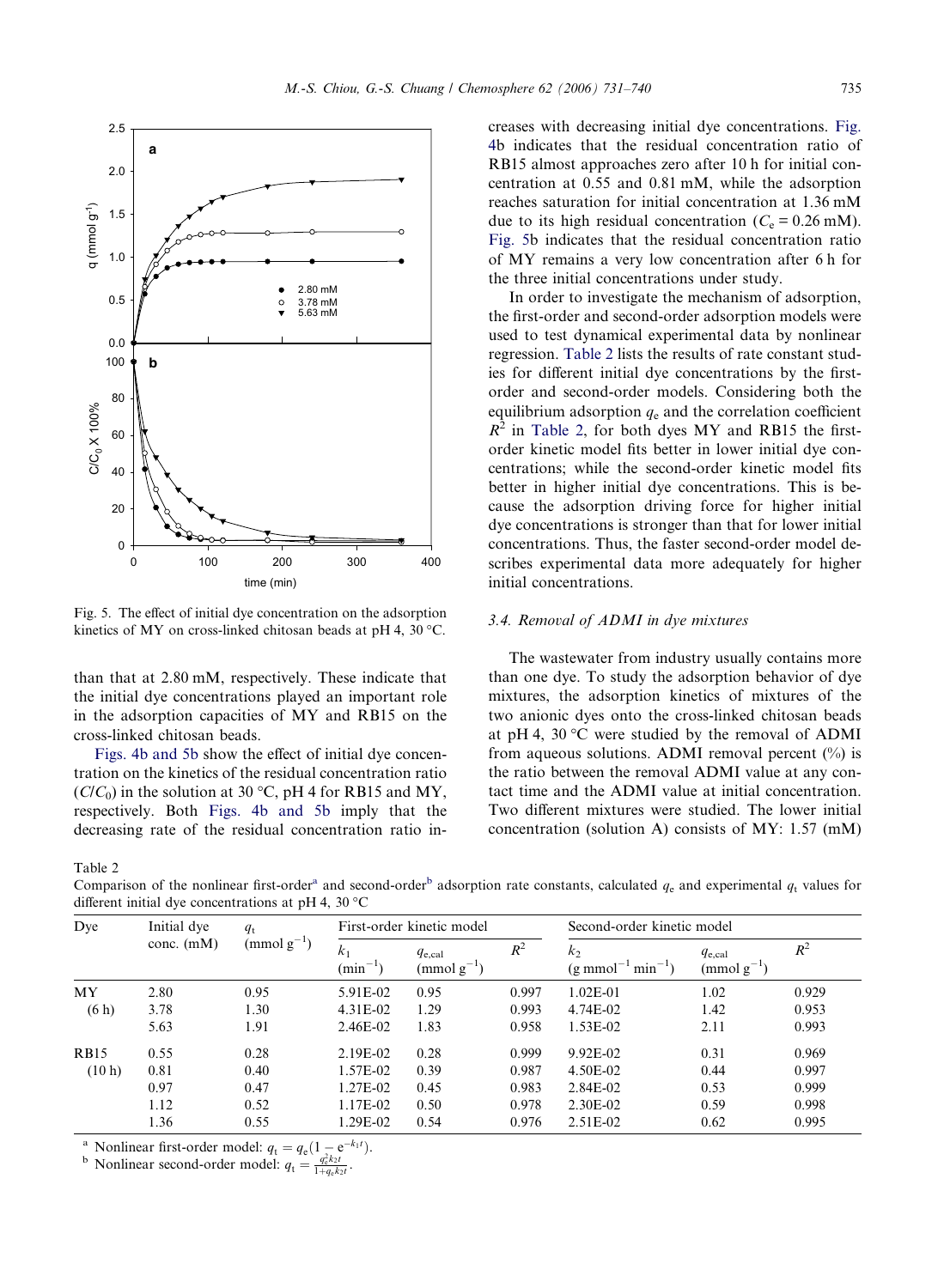

Fig. 6. The kinetics of ADMI removal of a dye mixture solution for different initial concentrations (ADMI for solution A: 162000 c.u.; solution B: 324000 c.u.) at pH 4 and 30 °C.

and RB15: 0.73, whose ADMI is equal to 162 000 c.u. The higher initial concentration (solution B) consists of MY: 3.00 (mM) and RB15: 1.34, whose ADMI is equal to 324 000 c.u., respectively. Fig. 6 indicates that the ADMI removal of the mixture of the dye solution increased with contact time for two different initial concentrations. The equilibrium removal percentages of ADMI for lower initial concentrations (solution A) are larger than those for higher initial concentrations (solution B). Obviously, the sorbent in solution B was completely saturated due to the high equilibrium residual concentration ( $C_e$  = 0.26 mM) at initial concentration 1.36 mM of RB15 in [Fig. 4b](#page-3-0).

Similar to the adsorption kinetics of a single dye discussed above, the kinetics of the ADMI removal and of the dye mixture shown in Fig. 6 can be described by the nonlinear first-order and second-order rate model. Table 3 lists the results of ADMI rate constant studies by the nonlinear first-order and second-order models at pH 4 for two different initial concentrations. In Table 3,  $D_e$ and  $D_t$  are the removal percent (%) at equilibrium and at time t, respectively;  $k_{d1}$  and  $k_{d2}$  are the corresponding rate constants of the nonlinear first-order and secondorder adsorption  $(min^{-1})$ , respectively. The correlation

coefficient  $R^2$  for the second-order adsorption model has a high value (>0.981), and its calculated equilibrium removal percent  $D_{e2,cal}$  is consistent with the experimental data  $D_t$  ( $t = 10$  h). In Table 3, the experimental removal percent  $D_t$  and calculated equilibrium removal percent  $D_{e2,cal}$  of solution A are greater than those of solution B, since the adsorbent in solution B was saturated.

# 3.5. Competitive adsorption

The ADMI method discussed above allows us to understand the overall adsorption behavior of mixtures containing the two anionic dyes. Suppose there is no interaction between the two dyes, the total absorbance for a mixture dye solution is equal to the summation of the absorbance of each dye ([Skoog et al., 1998\)](#page-9-0). This is represented in Eq. (1a). To determine and analyze whether the existence of one dye affected the adsorption of another dye, the adsorption capacities of each dye in mixture solutions are computed using Eqs. (1b) and (1c).

$$
A_{\lambda} = A_{\text{MY}} + A_{\text{RB15}} \tag{1a}
$$

$$
A_{\lambda 1} = \varepsilon_{1M} z C_{MY} + \varepsilon_{1R} z C_{RB15}
$$
 (1b)

 $A_{22} = \varepsilon_{2M}zC_{\text{MY}} + \varepsilon_{2R}zC_{\text{RB15}}$  (1c)

In Eqs. (1),  $A_{\lambda}$ ,  $A_{\lambda 1}$  and  $A_{\lambda 2}$  are the absorbance of UV/visible spectrometer at wavelength  $\lambda$ ,  $\lambda_1$  and  $\lambda_2$ , respectively;  $A_{MY}$  and  $A_{RB15}$  are the absorbance of MY and RB15 at wavelength  $\lambda$ , respectively;  $\varepsilon_{1M}$  and  $\varepsilon_{2M}$  are the absorbance coefficient of pure MY at wavelength  $\lambda_1$  and  $\lambda_2$ , respectively;  $\varepsilon_{1R}$  and  $\varepsilon_{2R}$  are the absorbance coefficient of pure RB15 at wavelength  $\lambda_1$  and  $\lambda_2$ , respectively;  $C_{MY}$  and  $C_{RB15}$  are the concentration of MY and RB15 in the mixture solutions; z is the cell width (1 cm);  $\lambda_1$  (434 nm) is the wavelength of maximum absorbance for MY; and  $\lambda_2$  (674 nm) is the wavelength of maximum absorbance for RB15. The concentrations  $C_{\text{MY}}$  and  $C_{\text{RB15}}$  are solved from Eqs. (1b) and (1c) and then calculated to obtain the adsorption capacity for each dye in mixture solutions.

[Fig. 7a](#page-6-0) shows the kinetics of the competitive adsorption in mixture solution C at pH 4 and 30  $\degree$ C, where dyes MY and RB15 have similar initial concentrations. In

Table 3

Comparison of the nonlinear first-order<sup>a</sup> ( $k_{d1}$ ) and second-order<sup>b</sup> ( $k_{d2}$ ) ADMI removal rate constants, calculated and experimental  $d_t$  values of two different initial concentrations ( $t = 10$  h, pH = 4, 30 °C)

| Initial conc. | $D_{t}$ | First-order kinetic model     |                  |       | Second-order kinetic model    |                        |       |
|---------------|---------|-------------------------------|------------------|-------|-------------------------------|------------------------|-------|
| (ADMI)        | $(\%)$  | $k_{d1}$ (min <sup>-1</sup> ) | $D_{e2,cal}$ (%) | $R^2$ | $k_{d2}$ (min <sup>-1</sup> ) | $D_{\text{e,cal}}(\%)$ | $R^2$ |
| A: 1.62E5     | 89      | 3.87E-2                       | 76               | 0.922 | 6.48E-4                       |                        | 0.981 |
| B: 3.24E5     |         | $3.62E - 2$                   |                  | 0.979 | 6.86E-4                       | 80                     | 0.998 |

<sup>a</sup>  $D_t = D(1 - e^{-k_{d1}t}).$ 

$$
^{b} D_{t} = \frac{D_{c}^{2}k_{d2}t}{1 + D_{c}k_{d2}t}.
$$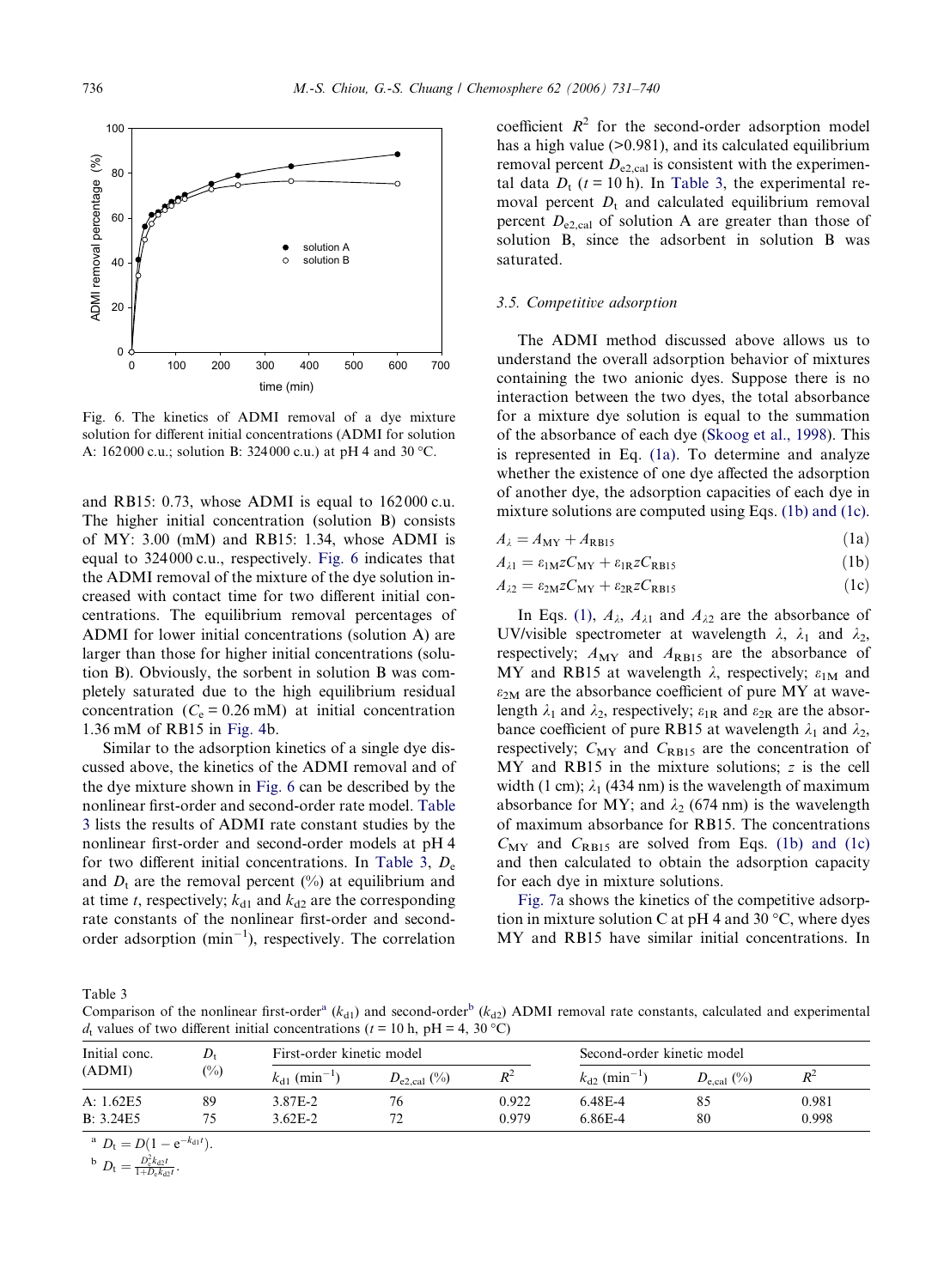

<span id="page-6-0"></span>

Fig. 7. (a) The kinetics of the adsorption capacity of the single and mixture dye solutions onto cross-linked chitosan beads at  $pH$  4, 30 °C. (b) The ratio of the adsorption capacity between the mixture solution C and the single dye solution.

Fig. 7a, the adsorption capacity of each dye in a mixture was computed using the method mentioned above and the curve, total capacity, represented the sum of the adsorption capacity of the two dyes in a mixture. Fig. 7a also shows that the initial adsorption rate of MY onto the chitosan beads is faster than that of the RB15; and the time for MY to reach the adsorption equilibrium is shorter than that of RB15. This might be caused by the large difference between the molecule sizes of the two anionic dyes (see [Fig. 1\)](#page-1-0). The dye MY is much smaller than dye RB15 and it is easier for the molecule of MY to diffuse into the chitosan beads.

The adsorption kinetics of each single dye with the same initial concentrations as those in mixture solution C was also measured for comparisons. To understand which dye is affected more in the competitive adsorption, the data in Fig. 7a was transferred into the ratio (mixture/single) of the adsorption capacity shown in Fig. 7b. The ratio of RB15 remains almost 100% within a 10 h of contact time, while the ratio of MY increases with the contact time, starting from  $44\%$  and approaching 80% at about 200 min. It indicates that, in the mixture solution C, dye MY is affected apparently by the existence of the dye RB15 during the competitive



Fig. 8. (a) The kinetics of the adsorption capacity of single and mixture dye solutions with higher initial dye concentrations onto cross-linked chitosan beads at pH 4, 30 °C. (b) The ratio of the adsorption capacity between the mixture solution B and the single dye solution.

adsorption while dye RB15 is almost unaffected by the dye MY at all.

To study the competitive adsorption in a mixture with a higher concentration of MY, the mixture solution B, consists of MY: 3.00 mM and RB15: 1.34 mM initially, is tested. Fig. 8 shows the kinetics of the competitive adsorption in mixture solution B at pH 4 and  $30^{\circ}$ C. The adsorption rate of MY onto the chitosan beads is much faster than that of the RB15. The dye MY reaches the adsorption equilibrium at about 2 h, while RB15 still does not approach equilibrium even at 10 h. The adsorption kinetics of each single dye with the same initial concentrations as those in mixture solution B was also measured for comparisons. To understand which dye is more favorable in the competitive adsorption, the data in Fig. 8a was transferred into the ratio (mixture/single) of the adsorption capacity shown in Fig. 8b. The ratio of MY reaches 80% at 2 h, that is larger than that of RB15 within a 10 h of contact time. The ratio of RB15 increases with contact time, starting from 42% and approaching 75% at 10 h. It indicates that the adsorption kinetics of the two dyes affects each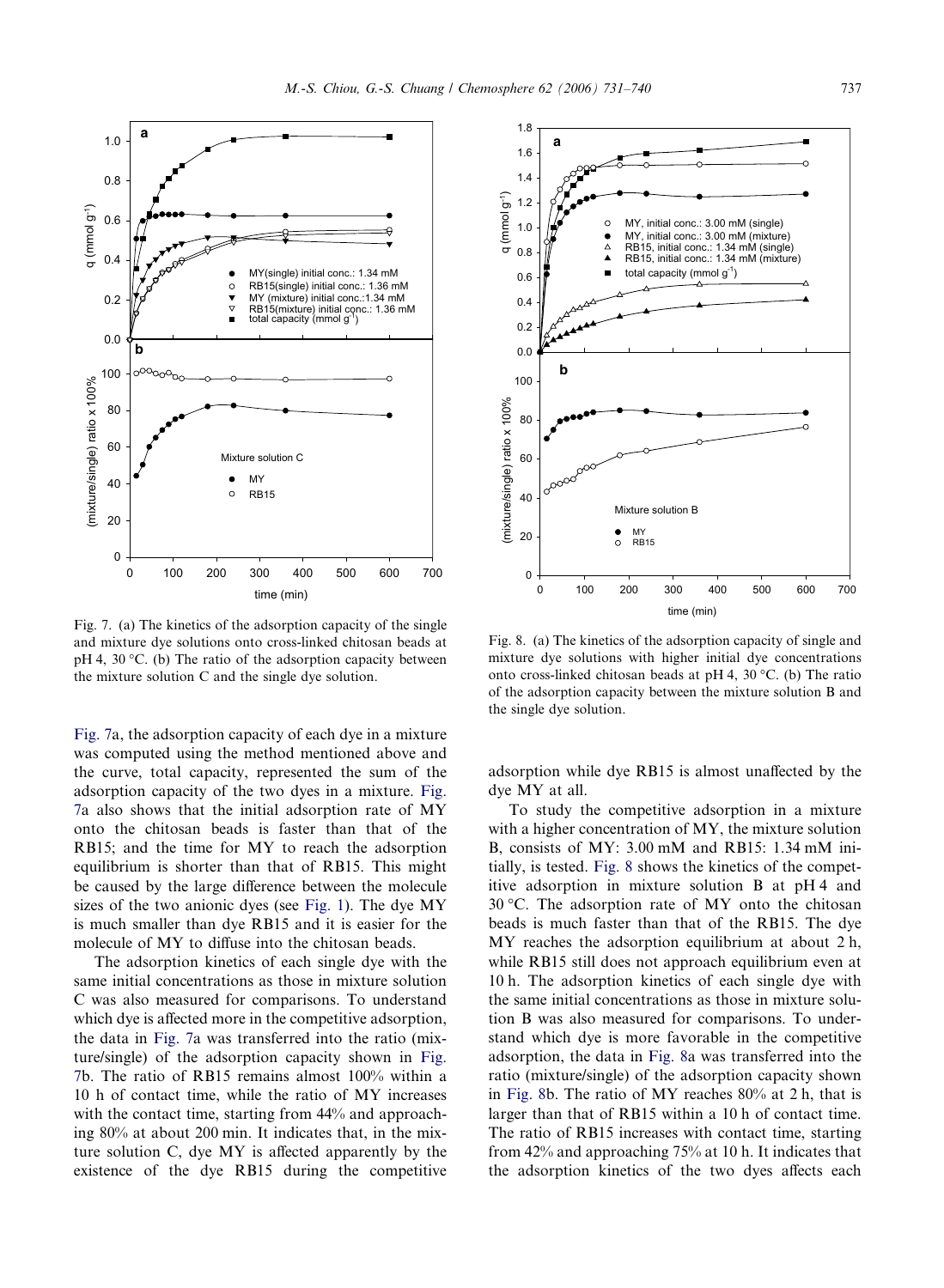<span id="page-7-0"></span>

| Mixture          | Initial        |                         |                     | First-order kinetic model                   |                | Second-order kinetic model               |                                             |                | Intraparticle diffusion model                      |                                                   |
|------------------|----------------|-------------------------|---------------------|---------------------------------------------|----------------|------------------------------------------|---------------------------------------------|----------------|----------------------------------------------------|---------------------------------------------------|
|                  | (mM)<br>conc.  | $(\text{mmol } g^{-1})$ | $\mbox{(\min}^{-1}$ | $(\text{mmol } g^{-1})$<br>$q_{\rm e, cal}$ |                | $(g \text{ mmol}^{-1} \text{ min}^{-1})$ | $(\text{mmod } g^{-1})$<br>$y_{\rm e, cal}$ |                | $\frac{1}{2}$ (mmol $g^{-1}$ min <sup>-0.5</sup> ) | $\text{ (mmol g}^{-1} \text{min}^{-0.5})$<br>kp.3 |
| Solution C       |                |                         |                     |                                             |                |                                          |                                             |                |                                                    |                                                   |
| Š                |                | 0.48                    | 3.16E-2             | 0.50                                        |                |                                          | 0.54                                        |                | 4.51E-2                                            |                                                   |
| RB <sub>15</sub> | $\frac{36}{5}$ | 0.54                    | .40E-2              | 0.51                                        | 0.989<br>0.981 | 2.07E-1<br>2.93E-2                       |                                             | 0.983<br>0.998 | $4.22E - 2$                                        | 1.58E-2<br>2.27E-3                                |
| Solution B       |                |                         |                     |                                             |                |                                          |                                             |                |                                                    |                                                   |
| ΧŅ               | 3.00           | 1.27                    | 4.19E-2             | 1.25                                        | 0.993          | 5.05E-2<br>1.20E-2                       | 1.36                                        | 0.989          | 9.49E-2                                            | 3.97E-2<br>1.05E-2                                |
| RB <sub>15</sub> | 1.34           | 0.42                    | 6.86E-3             | 0.42                                        |                |                                          | 0.52                                        | 0.998          | 2.35E-2                                            |                                                   |

Table 4

other, and the competitive adsorption favors the dye MY in the mixture solution B. Beside the reason of the smaller molecule size of MY, another major factor is that dye MY contains higher initial molar concentration and exhibits a stronger driving force for the adsorption process.

Table 4 shows the analysis of the adsorption rate constant and equilibrium adsorption capacity by the nonlinear first-order and second-order kinetic models for both mixture solutions B and C. By judging the  $q_{e,cal}$ and  $R^2$  in Table 4, the first-order model fits well and better than the second-order model for dye MY in both solutions B and C. This result is similar to that for dye MY in the [Table 2](#page-4-0) as it is in a lower initial dye concentrations. For dye RB15 in Table 4, the second-order model fits well and better than the first-order model in solution C. However, the first-order model fits well and better than the second-order model for dye RB15 in solution B, for which dye RB15 has a similar initial dye concentration as that in solution C. This shows an interesting phenomenon that the adsorption kinetic model has the tendency to shift from the second order to the first order for dye RB15 as the concentration of the competitor dye MY changes from a lower value (solution C) to a higher value (solution B). It indicates that in the mixture solution B the adsorption rate of RB15 onto the chitosan beads is slowed down by the adsorption of the dye MY. Thus, its adsorption kinetic model shifts from the fast model (the second order) to the slow model (the first order) in the competitive adsorption processes. The contribution of resistance to internal diffusion might be the reason (see the discussions in the next section).

#### 3.6. Intraparticle diffusion model

The intraparticle diffusion model ([Weber and Morris,](#page-9-0) [1962](#page-9-0)) was applied to describe the competitive adsorption for mixture solutions B and C. In a liquid-solid system, the fractional uptake of the solute on particle varies according to a function of  $[(D_t)^{0.5}/r]$ , where D is the diffusivity within the particle and  $r$  is the particle radius. The initial rates of intraparticle diffusion are obtained by linearization of the curve  $q_t = f(t^{0.5})$ . The plot of  $q_t$ against  $t^{0.5}$  may present a multi-linearity ([Allen et al.,](#page-8-0) [1989](#page-8-0)), which indicates that two or more steps occur in the adsorption processes. The first sharper portion is external surface adsorption or instantaneous adsorption stage. The second portion is the gradual adsorption stage, where the intraparticle diffusion is rate-controlled. The third portion is the final equilibrium stage, where the intraparticle diffusion starts to slow down due to the extremely low solute concentration in solution.

[Fig. 9](#page-8-0) shows the plot of  $q_t$  against  $t^{0.5}$  for the competitive adsorption occurring in mixture solutions B and C. The slope of the line in each stage is written as the rate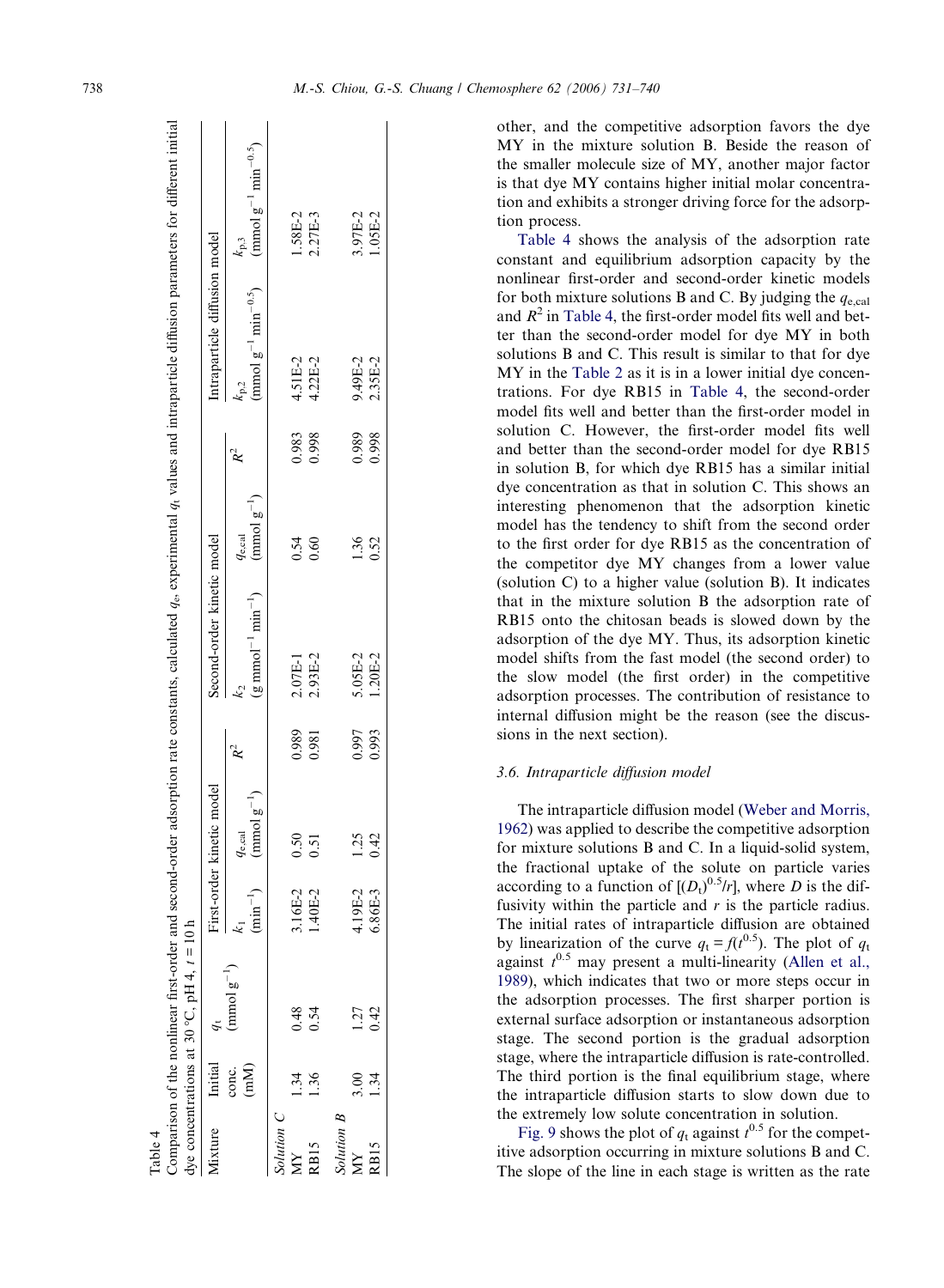<span id="page-8-0"></span>

Fig. 9. The intraparticle diffusion model to describe the competitive adsorption for mixture solutions B and C.

parameter  $k_{p,i}$  ( $i = 1-3$ ). Since the first stage (external surface adsorption) is completed fast and is less apparent, Fig. 9 only shows the second stage (intraparticle diffusion) and the third stage (equilibrium). The corresponding rate parameters are listed in [Table 4.](#page-7-0) [Table 4](#page-7-0) indicates that the order of adsorption rate is  $k_{p,2} > k_{p,3}$ for each dye in mixtures. In mixture solutions C with similar initial dye concentrations, the  $k_{p,2}$  of MY is slightly greater than the  $k_{p,2}$  of RB15. It is because the molecule of MY is smaller and it diffuses faster. However, the  $k_{p,3}$  of MY becomes smaller than that of RB15 in solution C. It indicates that the existence of dye RB15 does affect the diffusion rate of dye MY inside the chitosan beads. In the solution B, where the initial concentration of MY is more than twice of that of RB15, the  $k_{p,2}$  and  $k_{p,3}$  of MY are much greater than those of RB15. It is not only caused by the effect of molecule size but also by the effect of initial concentration. The competitive adsorption apparently favors the dye MY in the solution B.

## 4. Conclusions

This study investigated the equilibrium and the dynamics of the adsorption of two anionic dyes on the chemically cross-linked chitosan beads. The cross-linked chitosan beads had high adsorption capacities to remove the anionic dyes, whose maximum monolayer adsorption capacity is 3.56 mmol  $g^{-1}$  (1334 mg  $g^{-1}$ ) for dye MY and 0.56 mmol  $g^{-1}$  (722 mg  $g^{-1}$ ) for dye RB15 at pH 4, 30  $^{\circ}$ C. The adsorption capacities were significantly affected by the initial dye concentration and pH. The uptake increased with increase in initial dye concentration and with decrease in pH. The strong electrostatic interaction between the  $-NH_3^+$  of chitosan and dye anions can be used to explain the high adsorption capacity of

anionic dyes onto chemically cross-linked chitosan beads. The equilibrium isotherm agrees very well with the Langmuir equation. The first-order kinetic model fits well with the dynamical adsorption behavior of a single dye for lower concentrations, while the second-order kinetic model fits well for higher dye concentrations. In mixture solution C (initial conc.  $(mM)$ :  $MY = 1.34$ ;  $RB15 = 1.36$ , the adsorption of the dye MY is affected significantly by the existence of dye RB15, while the adsorption of dye RB15 is almost unaffected by the dye MY. In the mixture solutions B (initial conc. (mM):  $MY = 3.00$ ; RB15 = 1.34), the adsorption kinetics of the two dyes affect each other, the competitive adsorption favors the dye MY, and the adsorption kinetic model of RB15 has the tendency to shift to the slower first-order model.

## References

- Allen, S.J., 1996. Types of adsorbent materials. In: McKay, G. (Ed.), Use of Adsorbents for the Removal of Pollutants from Wastewaters. CRC, Inc., Boca Raton, FL, USA, pp. 59– 97.
- Allen, S.J., McKay, G., Khader, K.Y.H., 1989. Intraparticle diffusion of a basic dye during adsorption onto sphagnum peat. Environ. Pollut. 56, 39–50.
- Allen, W., Prescott, W.B., Derby, R.E., Garland, C.E., Peret, J.M., Saltzman, M., 1973. Determination of color of water and wastewater by means of ADMI color values. In: Proceedings of the 28th Purdue Industrial Waste Conference. Purdue University, West Lafayette, IN, pp. 661–675.
- Annadurai, G., Juang, R.S., Lee, D.J., 2002. Use of cellulosebased wastes for adsorption of dyes from aqueous solutions. J. Hazard. Mater. 92, 263–274.
- APHA, American Public Health Association, 1998. Standard Method for the Examination of Water and Wastewater, 20th ed., method 2120 E. APHA–AWWA–WEF, Washington, DC, USA.
- Bousher, A., Shen, X., Edyvean, R.C.J., 1997. Removal of coloured organic matter by adsorption onto low-cost waste materials. Water Res. 31, 2084–2092.
- Chiou, M.S., Li, H.Y., 2003. Adsorption behavior of reactive dye in aqueous solution on chemical cross-linked chitosan beads. Chemosphere 50, 1095–1105.
- Choudhary, G., 1996. Human health perspective on environmental exposure to benzidine: a view. Chemosphere 32, 267–291.
- Low, K.S., Lee, C.K., 1997. Quaternized rice husk as sorbent for reactive dyes. Bioresour. Technol. 61, 121–125.
- McKay, G., 1984. Analytical solution using a pore diffusion model for a pseudo-irreversible isotherm for the adsorption of basic dye on silica. AIChE J. 30, 692–697.
- McKay, G., Blair, H.S., Gardner, J.R., 1983. Rate studies for the adsorption of dyestuffs on chitin. J. Colloid Interf. Sci. 95, 108–119.
- Namasivayam, C., Kavitha, D., 2002. Removal of Congo Red from water by adsorption onto activated carbon prepared from coir pith, an agricultural solid waste. Dyes Pigments 54, 47–58.